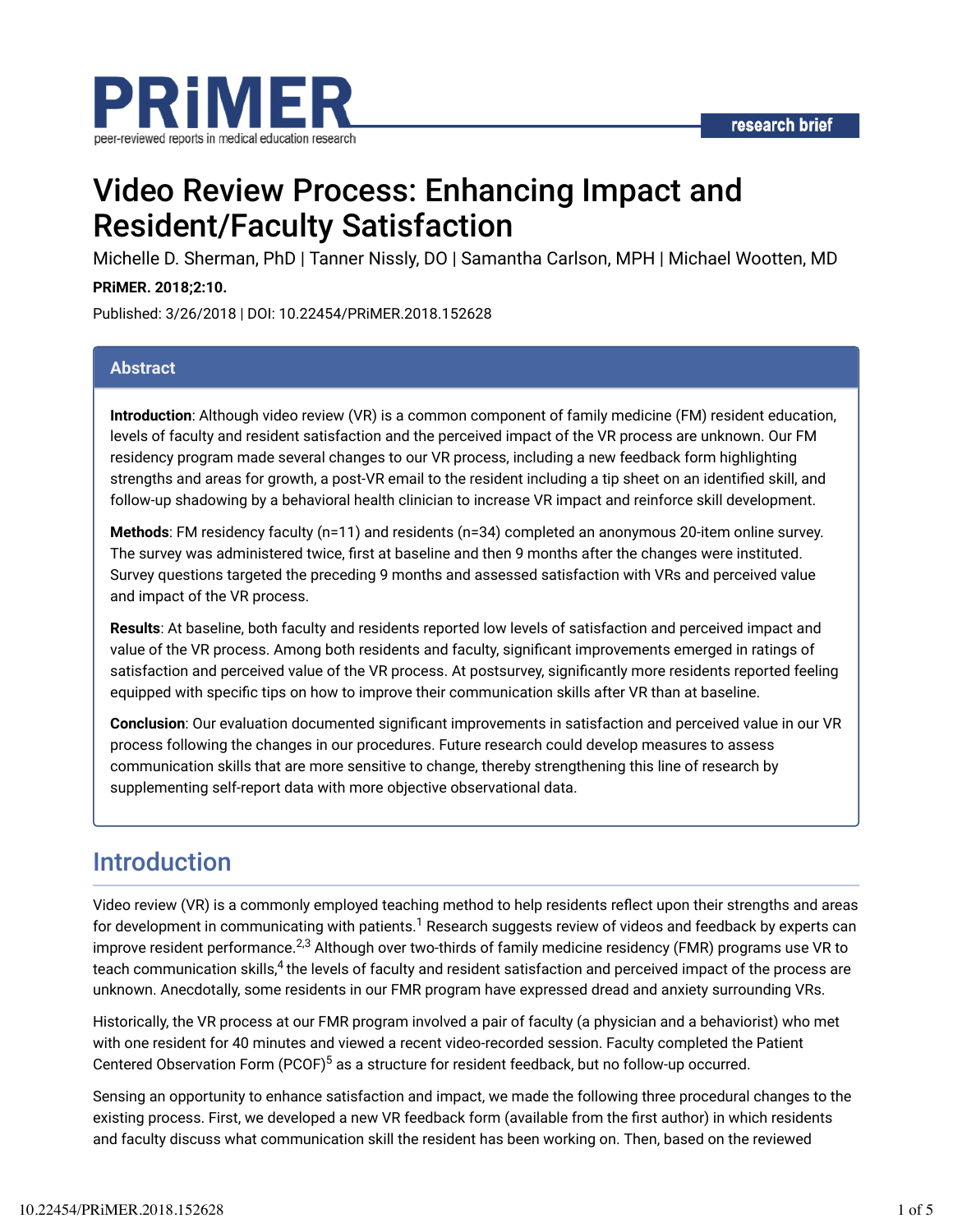session, they jointly identify and document three strengths and three areas for improvement. Second, shortly after the VR, the behaviorist emails the resident and his/her advisor the feedback form and a tip sheet corresponding to a skill the resident identified to work on (eg, agenda setting, shared decision-making). Third, the behaviorist shadows the resident on one clinic-based patient encounter within a month of the VR. The behaviorist checks in with the resident before the visit about the communication skill he/she is working on, observes the visit, and provides brief, specific feedback after the patient encounter. The intent of the shadowing is to reinforce the skills discussed in the VR and to offer immediate feedback after practice of a specific skill.

The objective of this study was to evaluate the impact of these changes in the VR curriculum. We hypothesized that the changes would be associated with increased satisfaction, perceived value, and educational impact of the VR process from the perspectives of both faculty and residents.

## **Methods**

FMR faculty and residents in a 10/10/10 urban program were recruited to participate via email and by reminders in clinic meetings. Two randomly selected participants received a \$10 gift card to a local restaurant. Participants completed an online survey in REDCap<sup>6</sup> eliciting their perspectives about VR during the preceding 9 months. The survey was administered twice, first prior to implementing any changes and then 9 months after the changes were instituted. All surveys were anonymous; we did not collect any names or identifying information with the surveys. REDCap uses unique identifiers to link pre- and postsurveys without compromising anonymity.

The 20-item survey consisted primarily of 5-point Likert scale items and assessed satisfaction, perceived value, and impact. Questions were parallel for the residents and faculty, using almost verbatim wording to elicit perspectives. The cognizant university institutional review board determined that this project was exempt from review because a review of departmental/educational processes does not meet the definition of human subjects research.

Likert-type variables were treated as continuous. Wilcoxon signed-rank tests (faculty) and linear mixed models with a random intercept for ID (residents) were used to assess change in the Likert-type scales from pre to post. Linear mixed models were chosen to analyze resident data in order to include all residents, even those that did not complete both of the surveys (n=14). McNemar's exact tests were used to assess change for questions with binary response options for residents that completed both the pre- and postsurveys. SAS v 9.4 (SAS Institute Inc, Cary, NC) was used for analysis with alpha set at 0.05.

## **Results**

### *Participant Characteristics*

All faculty completed both the baseline and postsurveys. Of the 11 faculty members, seven (64%) were male, nine (82%) were white.

Thirty-four unique residents completed at least one survey during the 18-month evaluation period (four residents extended their training slightly). Response rates for both the baseline and postsurveys for all residents in our program at the time of the survey were 100%. Most residents were female (74%) and white (74%). Of the 34 residents, 20 completed both the pre- and postsurveys (59%), four (12%) only completed the presurvey (third-year residents who finished the program prior to the postsurvey), and 10 (29%) only completed the postsurvey (interns who were not in the program during the presurvey).

### *Changes in Satisfaction and Perceived Impact*

As shown in Table 1, the percentage of respondents who reported high levels of satisfaction with the VR process and the percentage who described it as valuable or very valuable were significantly higher at postsurvey than at baseline (among both faculty and residents). At baseline, less than 10% of residents indicated that they remembered VR skills 1 month afterward a fair amount or a great deal; these rates rose significantly at postsurvey among both residents and faculty, but only to 50% among residents. Finally, faculty perceptions about the improvement in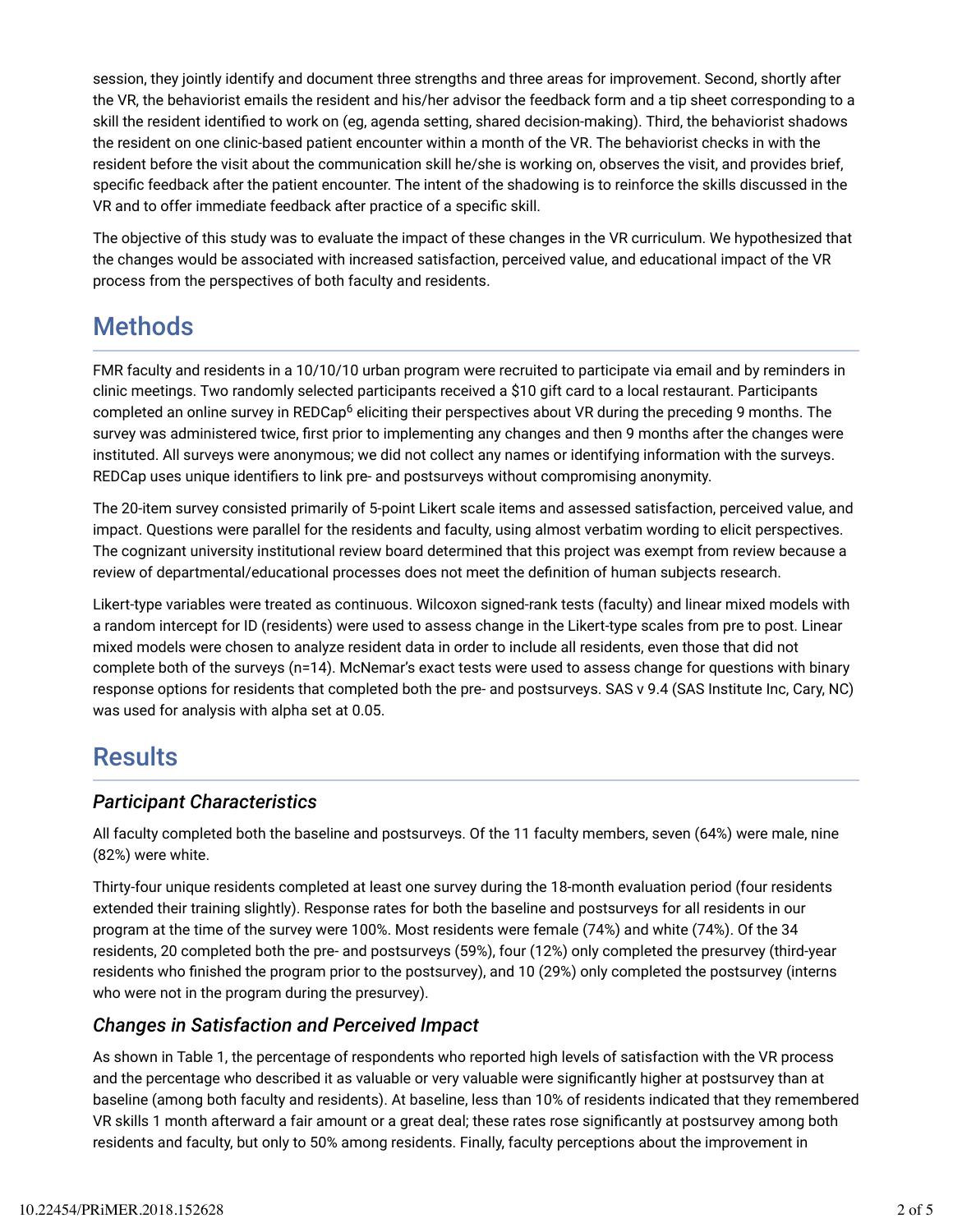residents' communication skills based on VR rose significantly from the baseline to the postsurvey. However, at postsurvey, slightly over half (53%) of residents perceived the VR process as resulting in considerable improvements in their communication, which was not a significant change from levels at baseline.

### *Changes in Resident Emotional Responses*

As the VR process can be stressful, we also examined changes in resident emotions (see Table 2). At the postsurvey, significantly more residents reported being both aware of skills they want to work on and equipped with specific tips to improve the identified skill than at baseline. Some residents added qualitative comments about their experience of VR on the postsurvey, many of which correspond to our quantitative findings, such as: "I always come away with a new skill/thing to work on," and "making a goal for 1-2 things to work on is helpful."

### *Perceptions of Shadowing*

Most residents (89%) reported that the behaviorist consistently debriefed with them after the observed patient visit. Of residents who had debriefings, 96% indicated they received feedback about a strength of their communication style, and 92% had received constructive feedback.

## **Discussion**

Consistent with our expectation based on anecdotal feedback from residents, only one-third of residents were satisfied with the VR process at baseline, and 40% reported feeling embarrassed after a VR at baseline. However, significant improvements emerged in both residents' and faculty members' satisfaction and perceptions of value of the VR process after our procedural changes. Furthermore, significantly more residents reported being both aware of skills they wanted to work on and equipped with specific tips to improve the identified skill at postsurvey than at baseline. Finally, almost all residents who experienced follow-up shadowing by a BH provider reported having received praise and constructive feedback regarding their communication skills.

Although these findings are promising, more work is needed to improve memory of skills and impact. In addition to the follow-up email, tip sheet, and shadowing, faculty may reinforce the skills during precepting and during quarterly reviews. We realize residents vary in what form of learning is most impactful. Although some may not immediately perceive the benefits of VR, we hope that further process modification will help to enhance value. For example, we also increased the frequency of VRs from annually to approximately five times per year.

Study limitations include data collection at one site, reliance on self-report measures, and impossibility of discerning impact of each procedural change due to simultaneous implementation. Future research could develop and validate measures to accurately assess communication skills for resident physicians, thereby allowing future research to supplement self-report data with objective observational data from independent, blind raters.

Despite these limitations, this study documented significant improvements in satisfaction and perceived value in a VR process associated with numerous procedural changes. Anecdotally, many residents report that they keep the feedback forms and tip sheets, and go back to them when struggling with a communication issue. Similarly, many faculty note that they review their residents' feedback forms in preparation for quarterly reviews. All of these changes can be implemented in other residencies, and the VR feedback form and tip sheets are available from the first author upon request. Given the busy schedules of faculty and residents and the vital role of enhancing communication skills during residency, it is important for family medicine educators to develop and implement creative educational innovations to maximize the impact of the VR process.

## Tables and Figures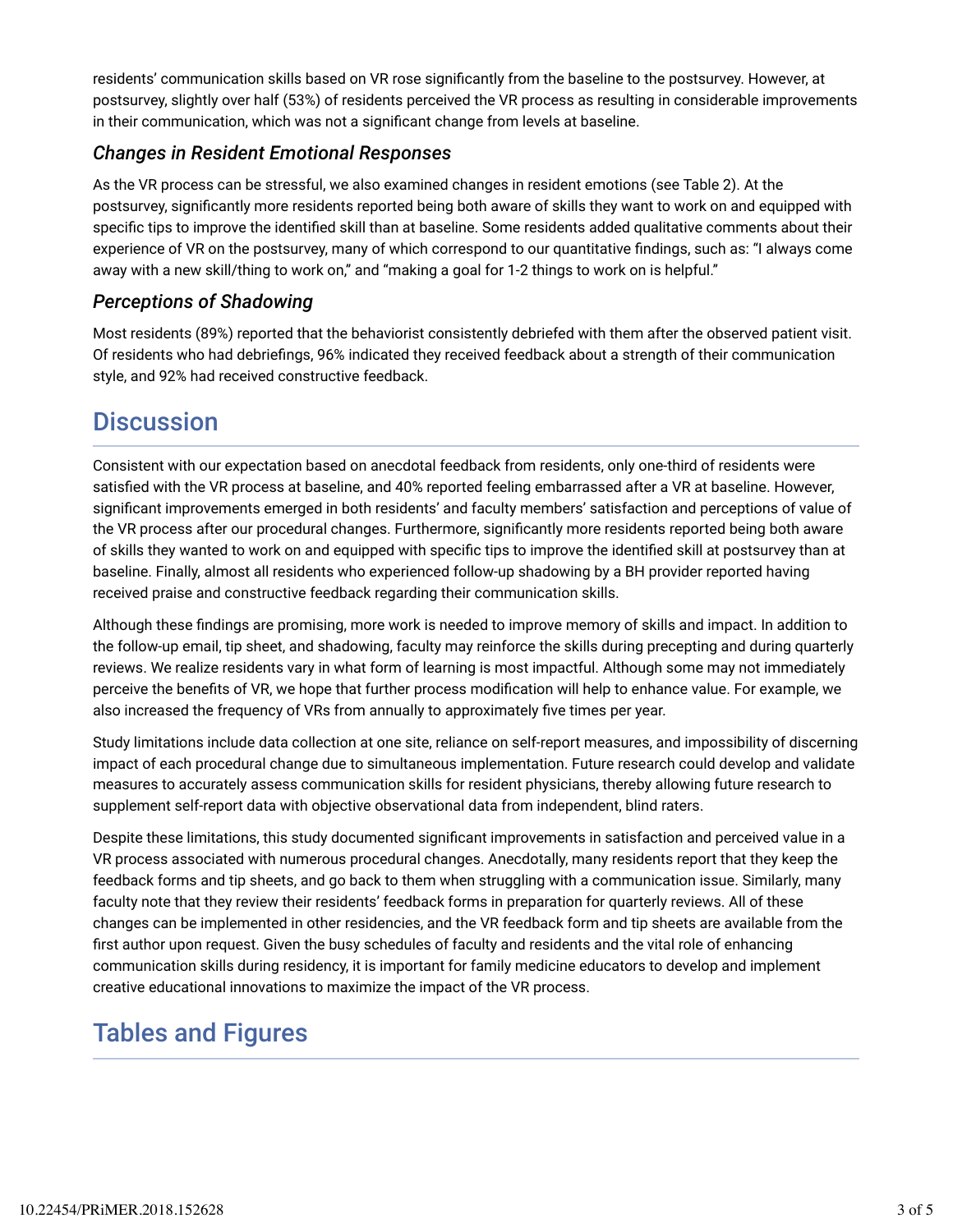|                                                                              | <b>Faculty</b> |             |                           | <b>Residents</b> |     |             |                           |  |  |  |
|------------------------------------------------------------------------------|----------------|-------------|---------------------------|------------------|-----|-------------|---------------------------|--|--|--|
| <b>Statement</b>                                                             | <b>Pre</b>     | <b>Post</b> | $\beta$ ±SE               |                  | Pre | <b>Post</b> | $\beta \pm SE$            |  |  |  |
| Satisfied or very satisfied with VR process                                  | 55%            | 100%        | $1.2 \pm 0.4$<br>$0.016*$ |                  | 33% | 83%         | $0.7 + 0.2$<br>$< 0.001*$ |  |  |  |
| VR process is valuable or very valuable                                      | 18%            | 100%        | $1.6 \pm 0.3$<br>$0.002*$ |                  | 33% | 57%         | $0.4 \pm 0.2$<br>$0.026*$ |  |  |  |
| Remember VR skills 1 month later a fair amount or<br>great deal              | 9%             | 91%         | $1.4 \pm 0.3$<br>$0.004*$ |                  | 8%  | 50%         | $0.5 + 0.2$<br>$0.031*$   |  |  |  |
| VR results in improved communication skills a fair<br>amount or a great deal | 27%            | 82%         | $1.0 + 0.4$<br>$0.039*$   |                  | 29% | 53%         | $0.3 + 0.2$<br>0.065      |  |  |  |

#### Table 1: Change in Opinions on VR Process for Residents (n=34) and Faculty (n=11)

\*P<.05; β+SE=mean change ± standard error from corresponding Wilcoxon signed rank sum tests (faculty) or linear mixed models (residents) using Likert-type scales.

#### Table 2: Resident Emotions After a VR (n=20)

| Prompt: Recognizing variability across video review sessions,<br>please check which of the following you have felt after a video<br>review session in the past 9 months (check all that apply). | Pre      | Post      | P        |
|-------------------------------------------------------------------------------------------------------------------------------------------------------------------------------------------------|----------|-----------|----------|
| Aware of a specific skill I want to work on                                                                                                                                                     | 14 (70%) | 20 (100%) | $0.041*$ |
| Equipped with specific tips on how to improve my identified skill                                                                                                                               | 7(35%)   | 13 (65%)  | $0.031*$ |
| More aware of my strengths                                                                                                                                                                      | 10 (50%) | 16 (80%)  | 0.070    |
| Empowered to improve my communication skills                                                                                                                                                    | 8(40%)   | 13 (65%)  | 0.125    |
| Embarrassed                                                                                                                                                                                     | 8(40%)   | 4(20%)    | 0.289    |
| Affirmed/Validated                                                                                                                                                                              | 15 (75%) | 15 (75%)  | 1.000    |

\*P<0.05, McNemar's Exact Test

Data only includes residents who completed both pre- and postsurveys.

### Acknowledgments

Special thanks to Minelva Nanton, MD for her contributions to this project.

The project described was supported by Award Number UL1TR000114 from the National Center for Advancing Translational Sciences (NCATS) of the National Institutes of Health (NIH). The content is solely the responsibility of the authors and does not necessarily represent the official views of the National Center for Research Resources or the National Institutes of Health. Study data were collected and managed using REDCap electronic data capture tools hosted at the University of Minnesota. 6

Portions of these findings were presented as a poster session at the STFM Annual Spring Conference in San Diego, CA on May 6, 2017.

### Corresponding Author

Michelle D. Sherman, PhD 420 Delaware St SE, MMC 381, Minneapolis, MN 55455. 612-302-8200. sherman@umn.edu

### Author AFliations

Michelle D. Sherman, PhD - University of Minnesota, Department of Family Medicine and Community Health Tanner Nissly, DO - University of Minnesota, Department of Family Medicine and Community Health Samantha Carlson, MPH - University of Minnesota, Department of Family Medicine and Community Health